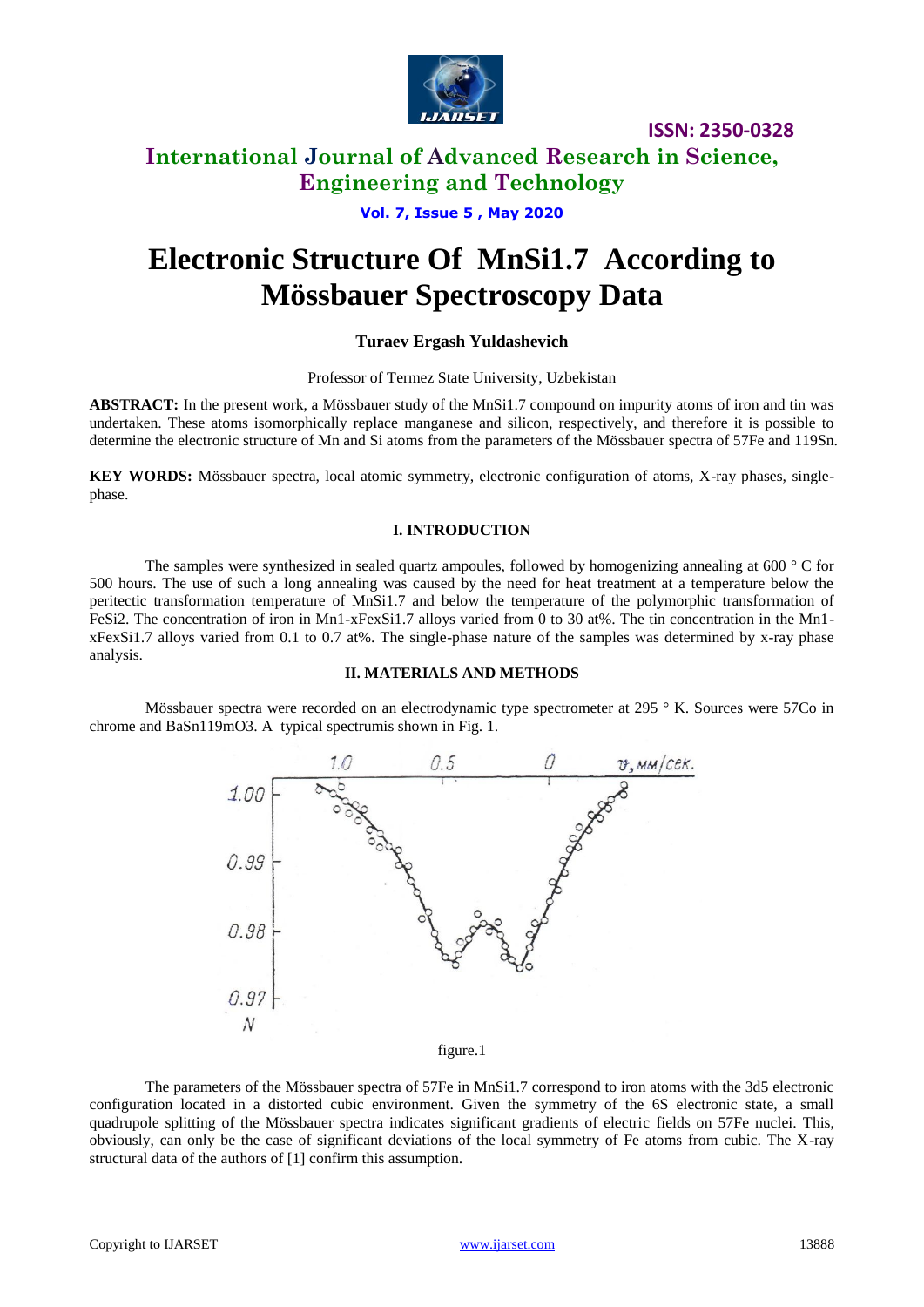

**ISSN: 2350-0328**

### **International Journal of Advanced Research in Science, Engineering and Technology**

### **Vol. 7, Issue 5 , May 2020**

### **III.RESULT AND DISCUSSION**

Based on the fact that in the Mn1-xFexSi1.7 system, solid substitution solutions exist up to 30 at. % [2], and also taking into account the independence of the parameters of the Mössbauer spectra of 57Fe that we found on the composition in this concentration range, we can conclude that the Mn and Fe atoms are isoelectronic, i.e. have the 3d5 electronic configuration, although their charge states differ  $(+2 \text{ y}$  manganese and  $+3 \text{ y}$  iron).

It is interesting to compare the obtained Mössbauer data with data on the effect of iron on the electrical properties of MnSi1.7. The semiconductor compound MnSi1.7 is found exclusively with p-type conductivity [3]. Doping it with various electro active additives does not lead to a change in the type of conductivity. The concentration of holes at room temperature, measured at room temperature, is not lower than 4 ∙ 1020 cm-3. On the other hand, depending on the level of doping with impurities, the FeSi2 semiconductor compound can have both n- and p-type conductivity. However, upon the mutual dissolution of these semiconductors, a solid solution with stable n-type conductivity is always formed.

Figure 2 shows the change in electrical conductivity and thermo power in a Mn1-xFexSi1.7 solid solution. The obtained dependence has the form characteristic of the conditions for compensating holes by electrons of mixed conductivity. When manganese is replaced by iron in an amount of up to  $17$  at.%, The thermo power increases, apparently, due to the compensation of holes by electrons. From the measurements of the Hall effect, it follows that in this interval there is a decrease in the electron concentration from  $4 \cdot 1020$  to  $2.6 \cdot 1020$  cm-3. Using Mössbauer spectroscopy data, we can explain the donor effect of iron upon its substitution for manganese - the introduction of iron in MnSi1.7 is accompanied by the introduction of an equivalent number of electrons into the conduction band.



#### **IV. CONCLUSION**

The parameters of the Mössbauer spectra of 119Sn and MnSi1.7 correspond to tin atoms with the electronic configuration sp3 in a tetrahedral environment. According to [4], tin isomorphically replaces silicon in the MnSi1.7 structure, and therefore the sp3 - electronic configuration of tin atoms can be realized only if it is realized in silicon. In other words, Si atoms in MnSi1.7 have a tetrahedral chemical bond system.